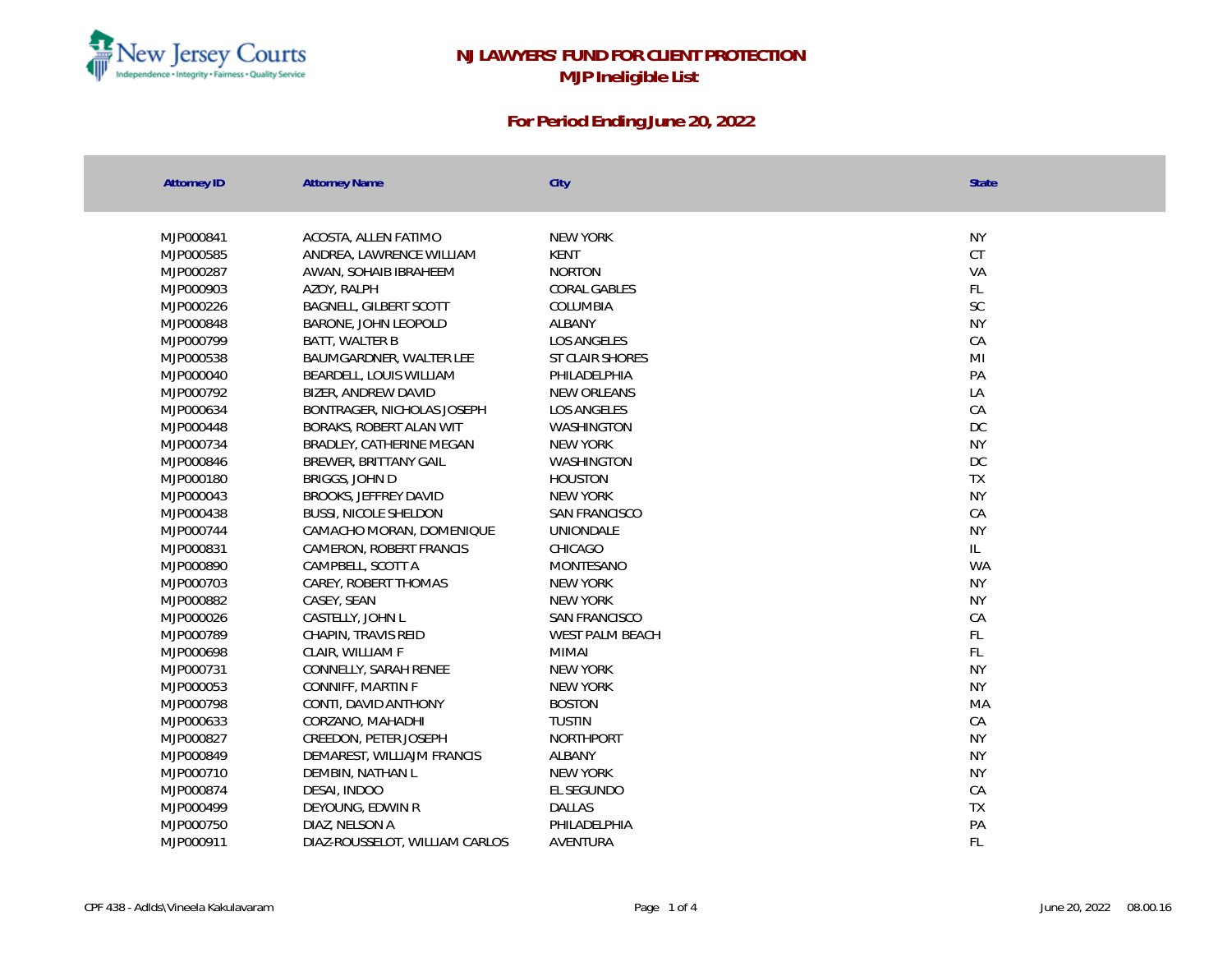

| <b>Attorney ID</b> | <b>Attorney Name</b>       | City                   | <b>State</b> |
|--------------------|----------------------------|------------------------|--------------|
|                    |                            |                        |              |
| MJP000060          | DILLON, MICHAEL RICHARD    | <b>LAFAYETTE HILL</b>  | PA           |
| MJP000784          | DWOSKIN, LINDA B           | PHILADELPHIA           | PA           |
| MJP000483          | EATON, JOSEPH JACKSON      | <b>ALLENTOWN</b>       | PA           |
| MJP000340          | EDWARDS, CAMILLE LEIGH     | BIRMINGHAM             | AL           |
| MJP000313          | EDWARDS, SAMUEL BENTON     | <b>HOUSTON</b>         | TX           |
| MJP000768          | EVEREST, JOEL MARSHALL     | BIRMINGHAM             | AL           |
| MJP000787          | FEDO, JASON MICHAEL        | WEST PALM BEACH        | FL           |
| MJP000824          | FISHMAN, BENJAMIN CHARLES  | <b>SOMFRSFT</b>        | <b>NJ</b>    |
| MJP000842          | FRIMMEL, MARK              | NEW YORK               | <b>NY</b>    |
| MJP000297          | FRITTON, KARL ANDREW       | PHILADELPHIA           | PA           |
| MJP000629          | <b>GAFFNEY, PATRICK</b>    | <b>NEW YORK</b>        | <b>NY</b>    |
| MJP000675          | GAN, RICHARD RAYMOND       | <b>HARRISBURG</b>      | PA           |
| MJP000740          | GILLETTE, MERRI JO         | CHICAGO                | IL.          |
| MJP000337          | GIRARDI, MATTHEW DONOVAN   | <b>MANHATTAN BEACH</b> | CA           |
| MJP000910          | GLIDDEN, MICHAEL JAY       | <b>MAHWAH</b>          | NJ           |
| MJP000653          | GLYNN, KELLY MARGARET      | <b>ISELIN</b>          | NJ           |
| MJP000851          | GOUWAR, JAMES ALAN         | NEW YORK               | <b>NY</b>    |
| MJP000840          | <b>GRAE, MARK HARRIS</b>   | NEW YORK               | <b>NY</b>    |
| MJP000520          | GREENFIELD, JAMES JAY      | <b>VILLANOVA</b>       | PA           |
| MJP000869          | HENDERSON, DAVID LIFF      | <b>NEW YORK</b>        | <b>NY</b>    |
| MJP000507          | HOWSER, HUGH C             | <b>NASHVILLE</b>       | TN           |
| MJP000179          | JENSEN, MELISSA KATHLEEN   | <b>HOUSTON</b>         | <b>TX</b>    |
| MJP000786          | KALINOWSKI, PAMELA         | <b>DENVER</b>          | CO           |
| MJP000878          | KEILTY, KAYLEIGH TOTH      | <b>BALTIMORE</b>       | <b>MD</b>    |
| MJP000442          | KINGSLEY, PATRICK ROBERT   | PHILADELPHIA           | PA           |
| MJP000213          | KIRSCHENBAUM, GEORGE ALLEN | <b>NEW YORK</b>        | <b>NY</b>    |
| MJP000355          | KNEPPER, THOMAS MICHAEL    | CHICAGO                | IL.          |
| MJP000908          | KUEI, JEAN FAN             | WASHINGTON             | DC           |
| MJP000753          | KUO, ERICA WENDY           | <b>NEW YORK</b>        | <b>NY</b>    |
| MJP000807          | LANDIS, JEFFREY GREG       | WASHINGTON             | DC           |
| MJP000907          | LAUKAITIS, KEVIN           | HADDONFIELD            | NJ           |
| MJP000639          | LEE, RYAN SCOTT            | <b>MANHATTAN BEACH</b> | CA           |
| MJP000642          | LEISINGER, RORY COLIN      | <b>LOS ANGELES</b>     | CA           |
| MJP000880          | LEVICK, STEPHANIE TSAY     | <b>NEW YORK</b>        | <b>NY</b>    |
| MJP000823          | LIPMAN, HARRY WILLIAM      | NEW YORK               | <b>NY</b>    |
| MJP000820          | MANAS, LILLYAN J           | <b>BALDWIN</b>         | <b>NY</b>    |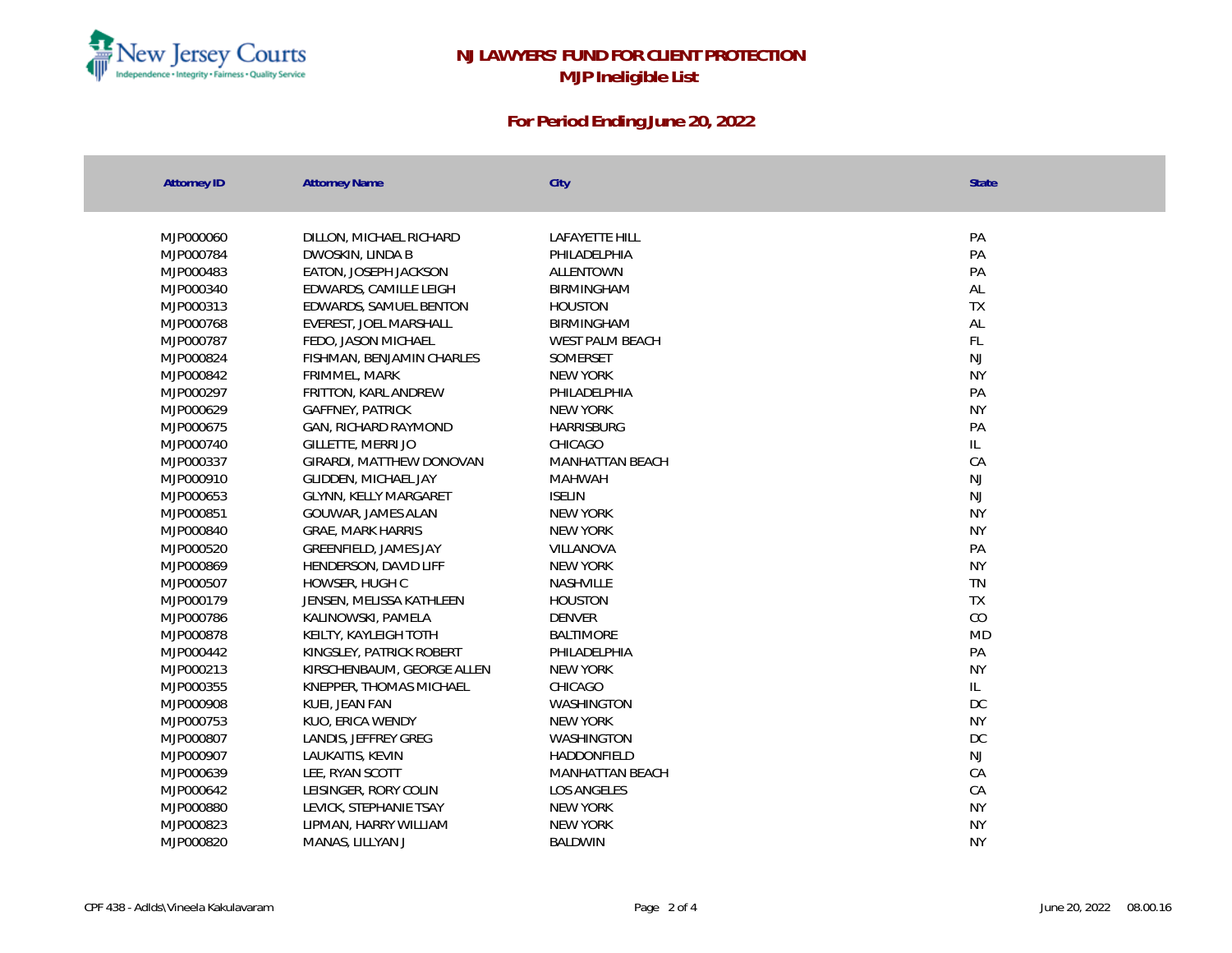

| <b>Attorney ID</b> | <b>Attorney Name</b>           | City                    | <b>State</b>                      |
|--------------------|--------------------------------|-------------------------|-----------------------------------|
|                    |                                |                         |                                   |
| MJP000680          | MARCHELOS, PETER               | <b>MINEOLA</b>          | <b>NY</b>                         |
| MJP000905          | MARKOWITZ, AARON BENJAMIN      | SAN DIEGO               | CA                                |
| MJP000529          | MASON, HOLLIE MICHELLE         | <b>OMAHA</b>            | <b>NE</b>                         |
| MJP000106          | MAZUREK, EDWARD STEPHEN        | PHILADELPHIA            | PA                                |
| MJP000852          | MCCUTCHEN, LUTHER OLIVER       | MYRTLE BEACH            | SC.                               |
| MJP000847          | MEHDIPOUR, ALEXANDER DANIEL    | LOS ANGELES             | CA                                |
| MJP000759          | MELWANI, DINESH K              | <b>BOSTON</b>           | <b>MA</b>                         |
| MJP000909          | MILANO, ANDREA ROSE            | WASHINGTON              | DC                                |
| MJP000730          | MILLER, DAVID WAYNE            | <b>HOUSTON</b>          | <b>TX</b>                         |
| MJP000893          | NACKEERAN, SINDHOORI           | CHICAGO                 | $\ensuremath{\mathsf{IL}}\xspace$ |
| MJP000802          | NICHOLS, ROBERT HIROSHI        | <b>COLUMBUS</b>         | OH                                |
| MJP000793          | O'DELL, DAVID BRIAN            | BIRMINGHAM              | $\mathsf{AL}$                     |
| MJP000737          | ORRICO, MILLIE                 | WEST PALM BEACH         | FL                                |
| MJP000315          | OTAZO-REYES, ALICIA M          | <b>MIAMI</b>            | FL                                |
| MJP000809          | PARK, ELLEN                    | NEW YORK                | <b>NY</b>                         |
| MJP000887          | PATEL, AVNI PRAFUL             | NEW YORK                | <b>NY</b>                         |
| MJP000411          | REDIKER, JOHN MICHAEL          | BIRMINGHAM              | AL                                |
| MJP000165          | REED, GRANT EVAN               | WASHINGTON              | DC                                |
| MJP000671          | RICHARDSON, BRUCE ANDRE        | <b>NEW YORK</b>         | <b>NM</b>                         |
| MJP000804          | SALIJOUGHIAN, PAYAM A          | SAN FRANCISCO           | CA                                |
| MJP000834          | SAMPSON, DOUGLAS ALAN          | <b>BALTIMORE</b>        | <b>MD</b>                         |
| MJP000771          | SANDBERG, STEVAN ALFRED        | ROCHELLE PARK           | NJ                                |
| MJP000453          | SANDERS, SHELDON JOEL          | <b>GARDEN CITY</b>      | <b>NY</b>                         |
| MJP000816          | SEDLAK, JOSEPH ANTHONY         | <b>DENVER</b>           | CO                                |
| MJP000865          | SELBY, KAREN M                 | WASHINGTON              | <b>DC</b>                         |
| MJP000781          | SHEEN, RAYMOND HANS            | SAN FRANCISCO           | CA                                |
| MJP000872          | SILBER, HOWARD FRANK           | <b>WESTLAKE VILLAGE</b> | CA                                |
| MJP000902          | SOCORRO, JOSE                  | CORAL GABLES            | FL.                               |
| MJP000144          | SPENCER, STEVEN HOWARD DELANTY | PHILADELPHIA            | PA                                |
| MJP000898          | STEAMER, JULIE BIBLE           | <b>NEW YORK</b>         | <b>NY</b>                         |
| MJP000321          | STERN, ROBERT MICHAEL          | WASHINGTON              | DC                                |
| MJP000432          | VIHSTADT, JAMES JOSEPH         | <b>OMAHA</b>            | <b>NE</b>                         |
| MJP000443          | WALTON, EDWARD ALLEN           | <b>TROY</b>             | M <sub>l</sub>                    |
| MJP000263          | WARLEY, JOHN CALDWELL          | FREDERICKSBURG          | VA                                |
| MJP000800          | WARREN, REBECCA LEE            | PHILADELPHIA            | PA                                |
| MJP000813          | WEBSTER, AMANDA PAIGE          | <b>BALTIMORE</b>        | <b>MD</b>                         |